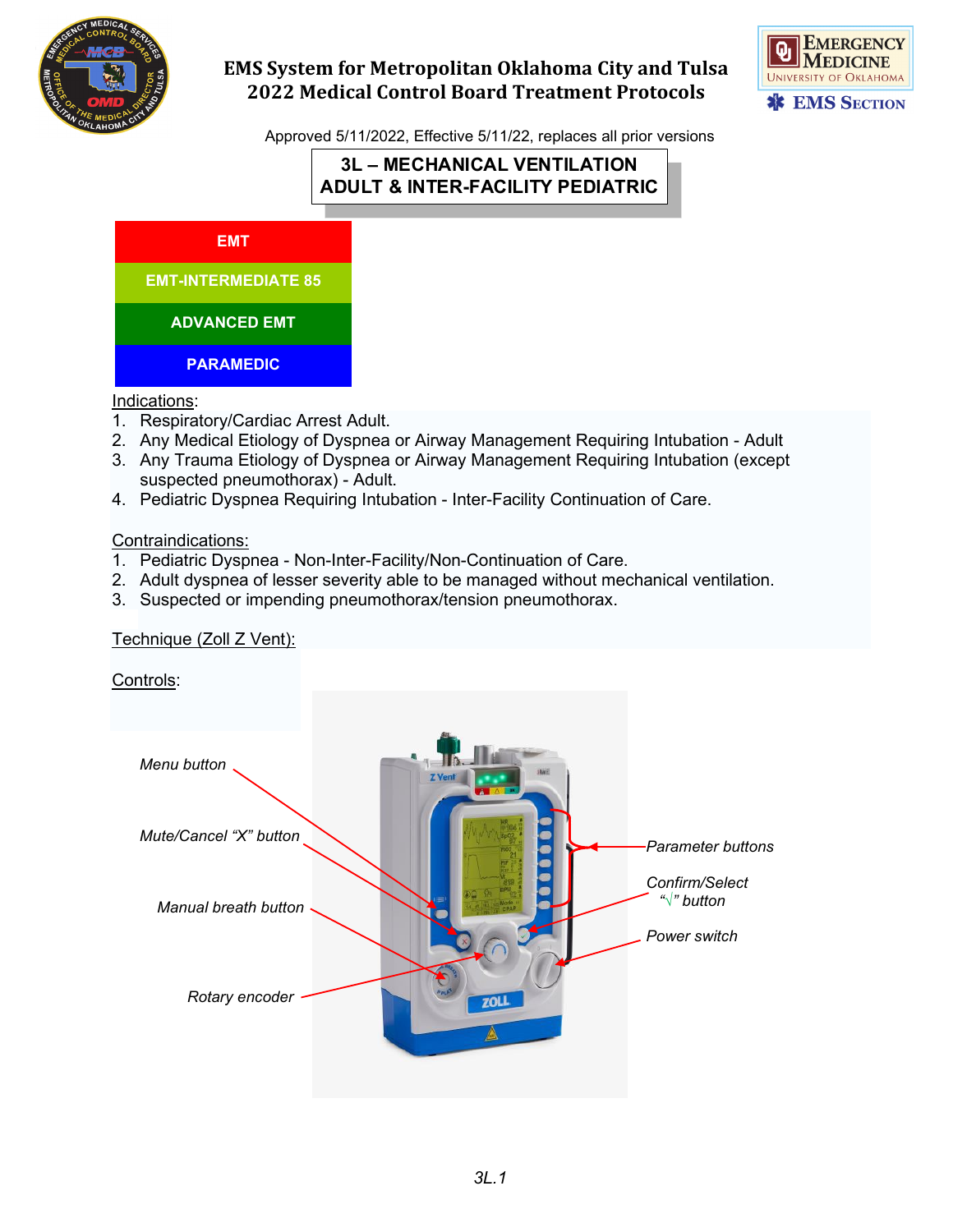



Approved 5/11/2022, Effective 5/11/22, replaces all prior versions **PROTOCOL 3L: Mechanical Ventilation - Adult & Inter-Facility Pediatric, cont.**

### Circuits:



- 1. Zoll Z ventilator circuits feature a low dead space design that minimizes CO2 re-breathing.
- 2. Note: dead space (circuit and HME) should never be greater than **25%** of the patient's tidal volume (set or spontaneous).
- 3. The 2 standard ventilator circuits cover the range of patient from infant through adult.
	- $\triangleright$  Pediatric/adult patients 20 kg through adult, minimum tidal volume 200 mL; **\*\*\*Ventilator use in pediatrics restricted to inter-facility transport only.\*\*\***
	- Infant/pediatric 5 through 30 kg, maximum tidal volume 300 mL. **\*\*\*Ventilator use in pediatrics restricted to inter-facility transport only.\*\*\***

Connections- check the ventilator for proper operation before connecting to patient:

Step 1: Connect ventilator circuit (use test lung whenever possible) oxygen hose to 55 psi regulated output.

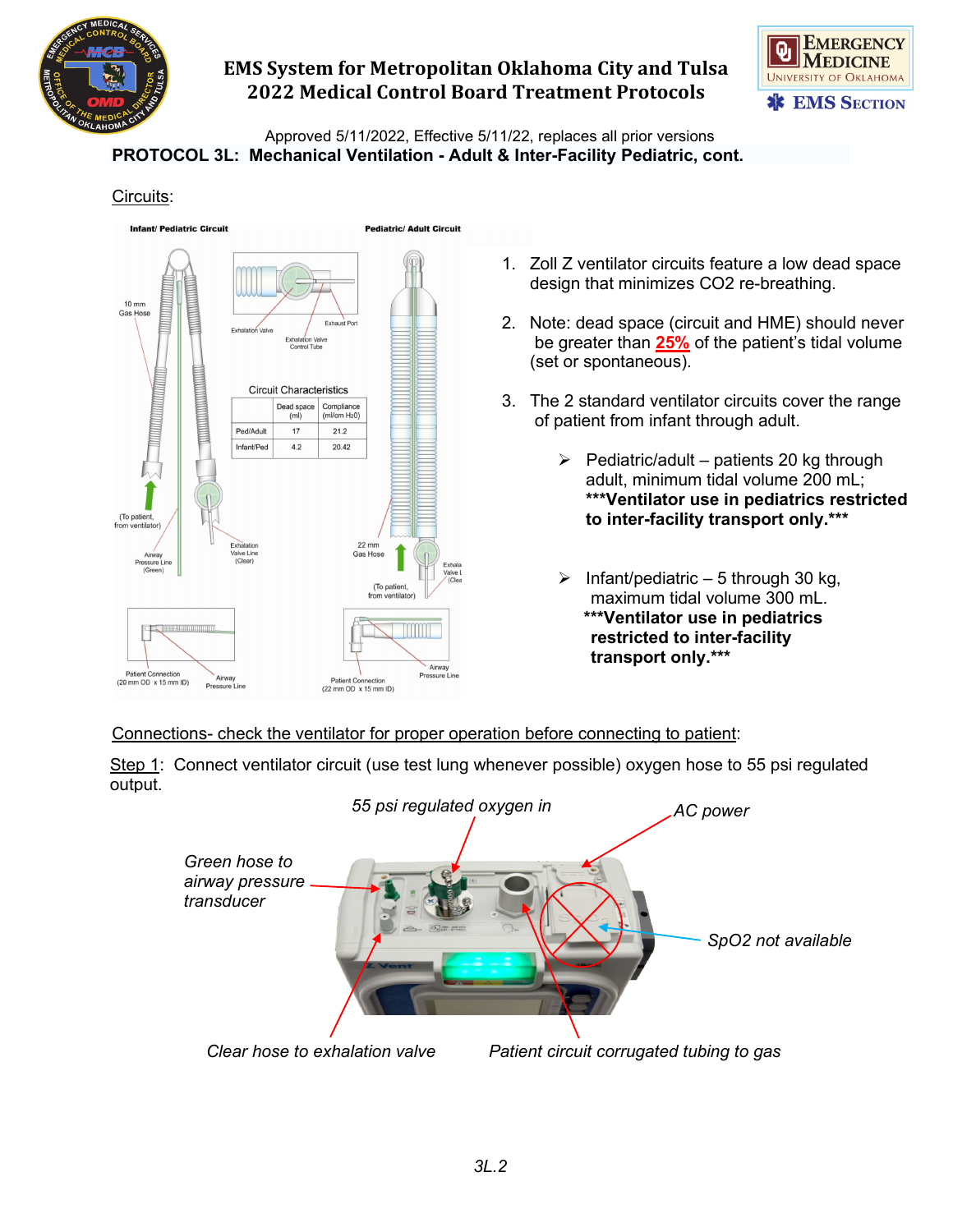



Approved 5/11/2022, Effective 5/11/22, replaces all prior versions

### **PROTOCOL 3L: Mechanical Ventilation - Adult & Inter-Facility Pediatric, cont.**

### Step 2: Power:



Step 3: Changing a Primary Parameter:

- Unit performs a Self-Check and AUTO-CAL of the internal transducers.
- Zoll Z then begins operation using the default settings.
- AUTO-CAL is performed every 5 minutes thereafter or when an altitude or temperature change is detected.
- Start-up settings may be changed during operation at any time.

### *Factory Defaults:*

| FiO2:<br>• High PIP Limit:<br>$\bullet$ PEEP:<br>$\bullet$ $Vt$<br>$\bullet$ BPM:<br>ŀF | 21%<br>35 cm H <sub>2</sub> O<br>5 cm H <sub>2</sub> O<br>450 ml<br>12<br>1:3 |
|-----------------------------------------------------------------------------------------|-------------------------------------------------------------------------------|
| Mode:                                                                                   | AC (V)                                                                        |
|                                                                                         |                                                                               |

- 1. Current value is highlighted.
- 2. Turn rotary encoder to desired value.
	- $\triangleright$  Adult
	- Pediatric
	- NIPPV
	- Custom (Cardiac Arrest)
	- Last setting

*Remember: "Touch,Turn,Confirm"™*